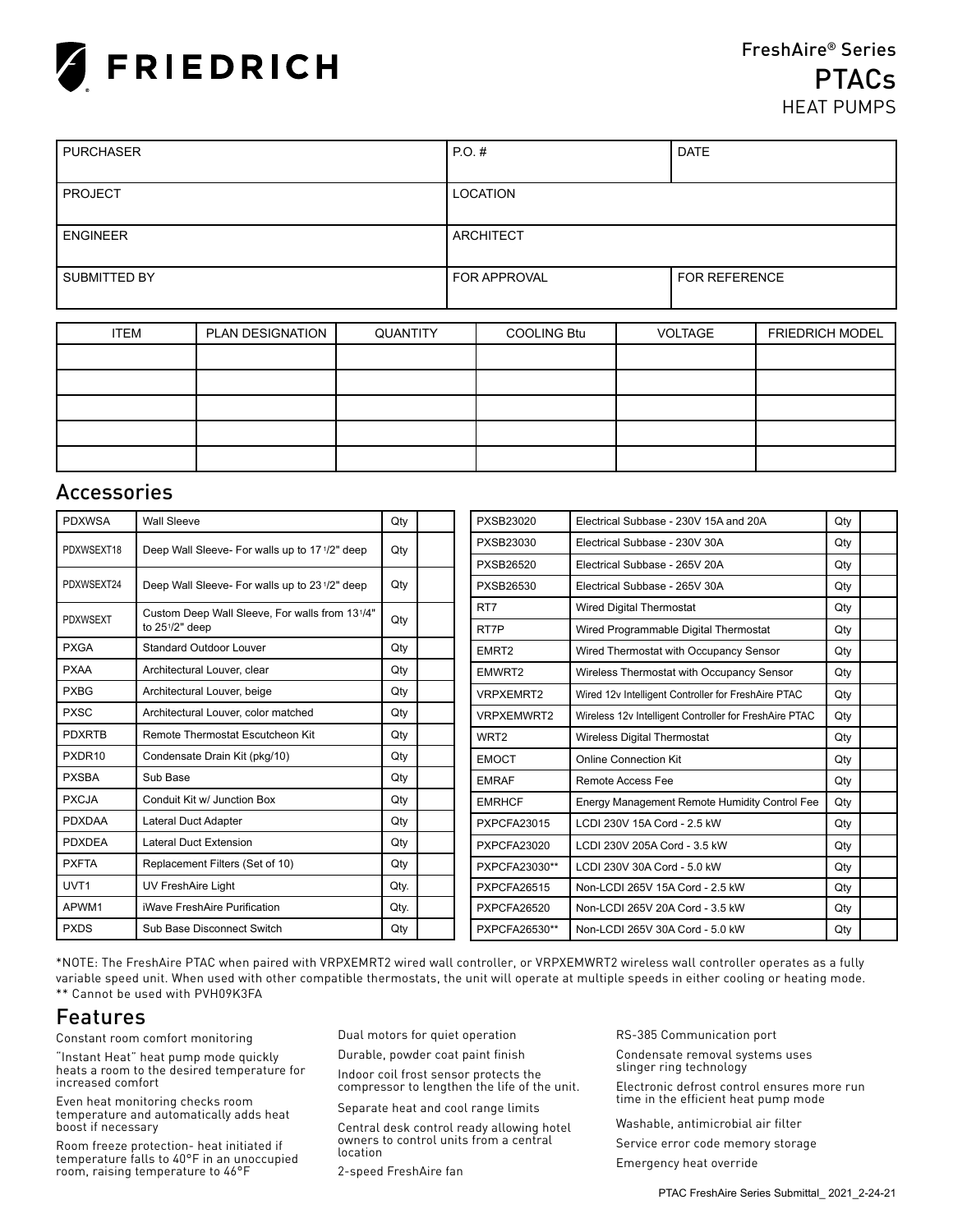# **FreshAire**

FreshAire system helps achieve ASHRAE 62.1-2013 requirements, and brings up to 52 CFM of conditioned, MERV 8 filtered, outside air into the space.

265V Fresh Air Inverter

Patented technology uses the inverter compressor and main cooling system to optimize temperature and humidity level of incoming air.

By introducing make-up air directly into the guestroom, rooftop central fresh air systems can be considerably downsized to service only the common areas of the property.

This greatly reduces the cost and complexity of hotel design and construction. Unlike other PTACs, the FreshAire PTAC utilizes the main evaporator coil and Merv 8 filters to truly condition and filter the outside ventilation air.

**FreshAire IAQ** READY



Friedrich's proprietary Freshaire® design and delivery system is protected under US Patent#10.436.457

## FRESHAIRE EXTENDED CAPACITY RANGE

#### 230/208V Fresh Air Inverter

| <b>COOLING</b><br>PVH09K<br>STANDARD RATING<br>EXTENDED RATING                      | 9600/9400 Btu<br>6,462 - 12099 Btu                      | <b>COOLING</b><br>PVH09R<br>STANDARD RATING<br><b>EXTENDED RATING</b>             | 9600 Btu<br>6,462 - 12099 Btu  |
|-------------------------------------------------------------------------------------|---------------------------------------------------------|-----------------------------------------------------------------------------------|--------------------------------|
| PVH <sub>12</sub> K<br>STANDARD RATING<br>EXTENDED RATING<br>Up to 12.9 EER         | 12000/11800 Btu<br>7.929 - 17142 Btu                    | PVH <sub>12R</sub><br>STANDARD RATING<br><b>EXTENDED RATING</b><br>Up to 12.0 EER | 12000 Btu<br>7,929 - 17142 Btu |
| Up to 15.0 Equivalent SEER                                                          |                                                         |                                                                                   |                                |
| <b>HEAT PUMP</b><br>PVH09K<br>STANDARD RATING                                       | 8200/8500 Btu                                           | <b>HEAT PUMP</b><br>PVH09R<br>STANDARD RATING<br>EXTENDED RATING                  | 8500 Btu<br>5606 - 11745 Btu   |
| <b>EXTENDED RATING</b><br>PVH <sub>12</sub> K<br>STANDARD RATING<br>EXTENDED RATING | 5606 - 11745 Btu<br>11600/11800 Btu<br>6995 - 16187 Btu | PVH12R<br>STANDARD RATING<br>EXTENDED RATING<br>Up to 3.57 COP                    | 11800 Btu<br>6995 - 16187 Btu  |
| Up to 11.57 Application HSPF                                                        |                                                         |                                                                                   |                                |

#### **BACK UP ELECTRIC HEAT**

2.5 kw, 3.5 kw and 5.0 kw\* heater options \*5.0 kw heater cannot be used on PV09K/PV09R